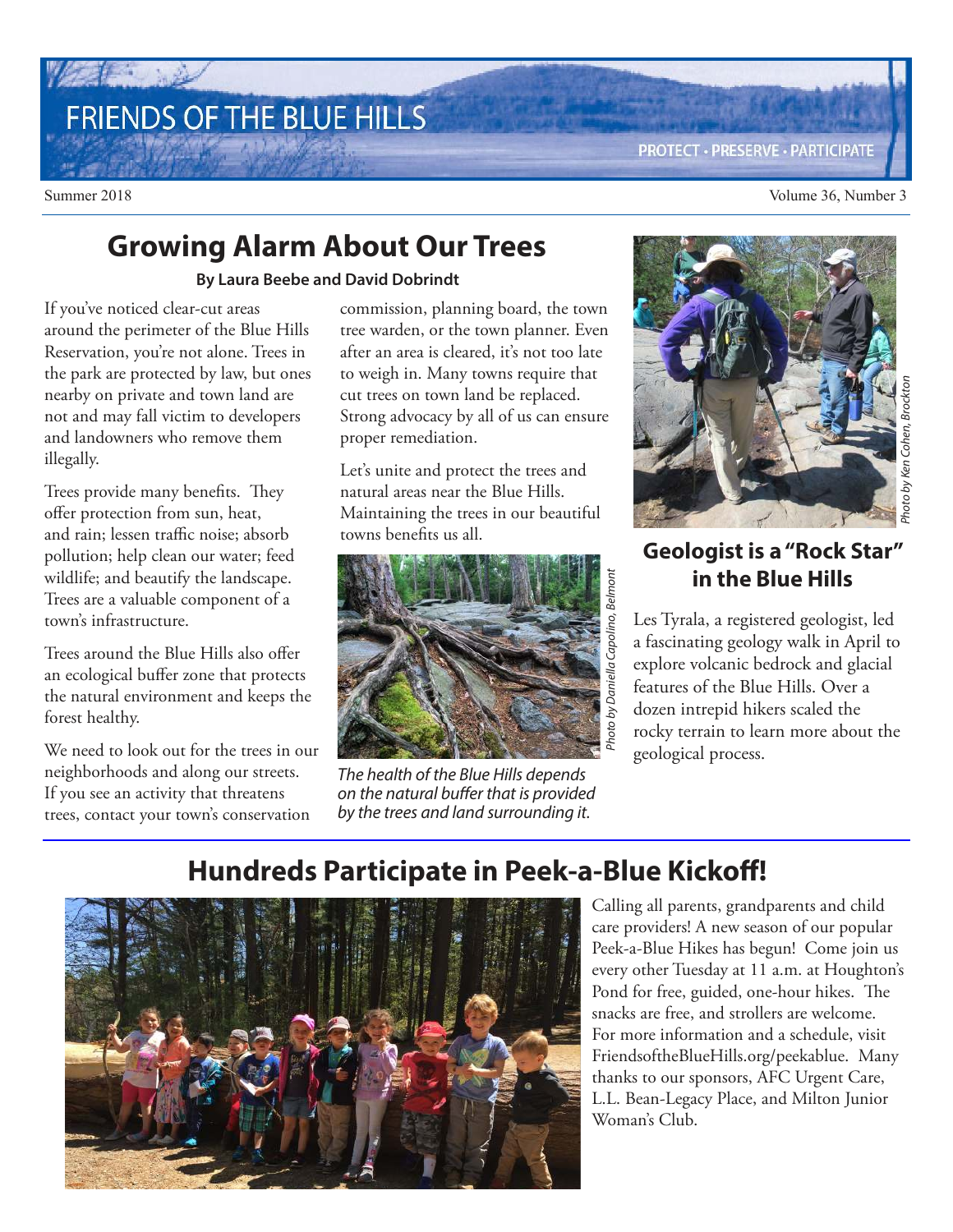## **Hundreds Pitch in to Green Up the Blue Hills**

Nearly 200 people helped out at Green Up the Blue Hills, our annual stewardship event. After meeting at Houghton's Pond, volunteers fanned out across the Blue Hills Reservation, removing storm debris that blocked the trails, repairing the historic Broderick Stables, and scraping gypsy moth larvae from trees. It wasn't all work and no fun, though, as younger volunteers enjoyed face painting, crafts and a scavenger hunt while helping protect the Blue Hills Reservation.



Melissa Nelson of Stoughton had a long line of children eagerly waiting to be transformed into a fairy or spirit animal.



Caleb Beebe of Milton and Kristen Kercher of Bedford, NH cleared the trails.

**Many thanks to our Green Up Sponsors:** Boston Solar Eagle Farms Home Depot Milton Garden Club



Scarlet Rothstein of Brookline scraped gypsy moth egg sacs from trees.



Scouts from Dedham volunteered at Green Up.

**The Friends of the Blue Hills newsletter is produced four times a year.**

**Editors: Anne Comber, Judy Jacobs, Barbara Kirby**

**Layout: Donald Souliere**

**Visit us on the web at www.FriendsoftheBlueHills.org or call 781-828-1805 for membership, maps and schedule information. P.O. Box 416, Milton, MA 02186**

#### **Looking for a Legacy?**

You don't have to be wealthy to make a big difference to the Blue Hills. Leave a gift of any size in your will, and you will help to preserve this very special and beautiful natural resource. Learn more at FriendsoftheBlueHills.org/skyline-society.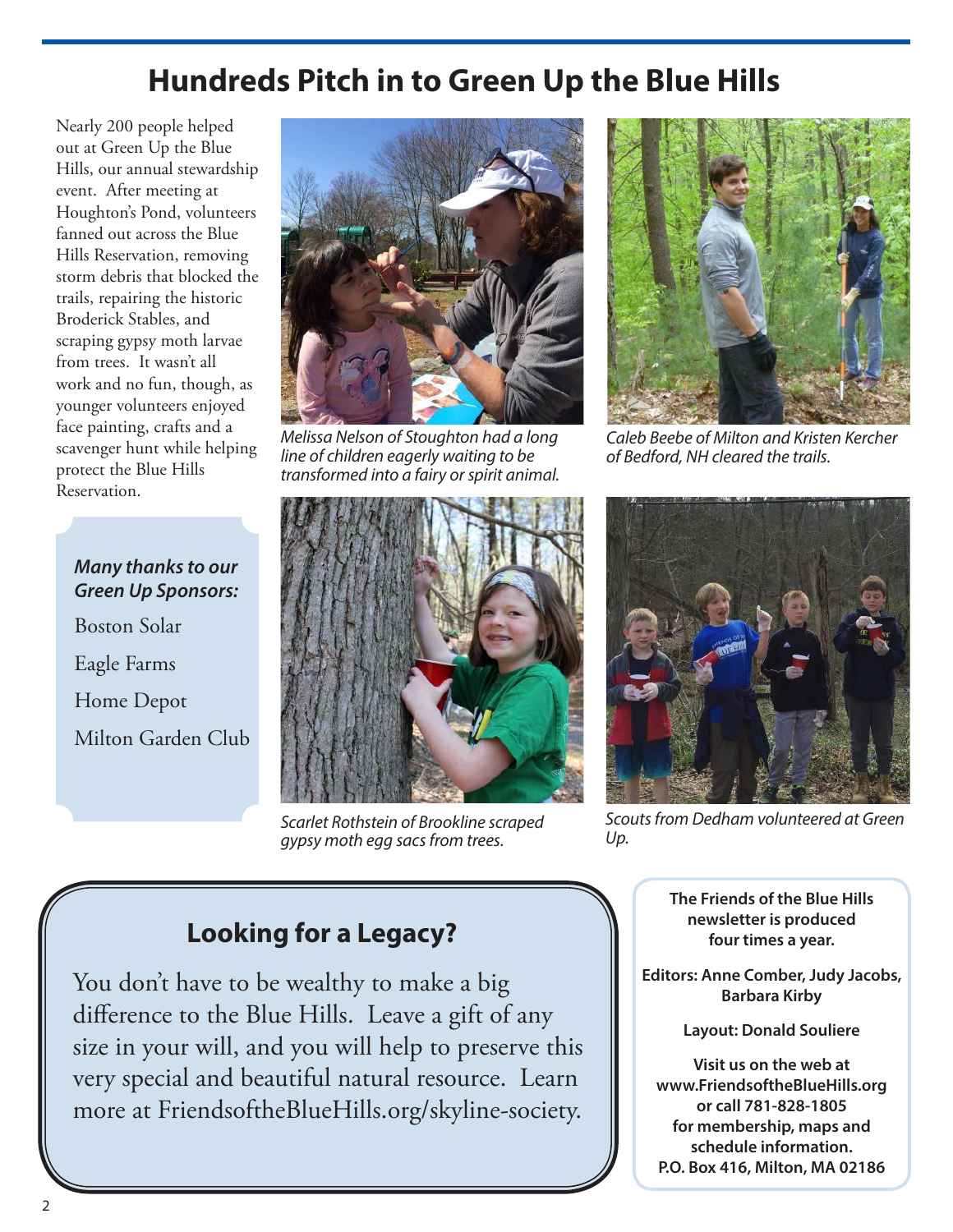### **The Hills Meet the Sea for Our Dinner at the Top of the Blue Hills!**

For this year's exclusive Dinner in the Blue Hills Raffle, you have a chance to enjoy a mouth-watering dinner for six provided by Siros or Port 305 of Marina Bay, two of the most popular restaurants in Quincy!

The winner will be served a three-course meal by the chef in an exquisite setting at the top of the Blue Hill Observatory with a 360 degree view of Boston, the Blue Hills and the ocean.

Tickets are \$15 each or 3/\$35 and can be purchased online on our secure website: FriendsoftheBlueHills.org/raffle2018.



This spring, Emmi Kurosawa revealed the three types of carnivorous plants on Blue Hills A-Live. Visit FriendsoftheBlueHills.org/ bluehills-a-live to see the video.

## **Blue Hills A-Live**

#### *Weekly Insights into the Blue Hills*

Whether you're friendly with Facebook or not, explore the history and ecology of the Blue Hills and keep up to date with issues impacting the park.

Ever wonder about the history of Eliot Tower? Do you know about the carnivorous plants at Ponkapoag Bog? Are you concerned about crossing the trails at Routes 138 and 28? Get the inside scoop from experts on these topics – and more – on the weekly Facebook Live video series, called Blue Hills A-Live. Not on Facebook? Not a problem. See them all – and ask your questions – on our website at FriendsoftheBlueHills.org/Blue-Hills-a-Live.

The winning ticket will be drawn at our Annual Celebration to be held on Thursday, October 4. You need not be present to win.



# **Photo Contest Deadline is Sunday, September 9, at 5 pm!**

Show your love for the Blue Hills by entering a photo in the Seasons of the Blue Hills Photo Contest! You could win one of two \$250 gift certificates to L.L. Bean … and be included in the Seasons of the Blue Hills calendar!

One prize will be awarded to the photographer with the photo that has the most electronic votes, and another prize will be awarded by a panel of judges. But don't wait submit your photos now! The contest ends Sunday, September 9. Visit FriendsoftheBlueHills.org/photocontest for details.



Photo by Rita Stuopis, Canton hoto by Rita Stuopis, Cantor